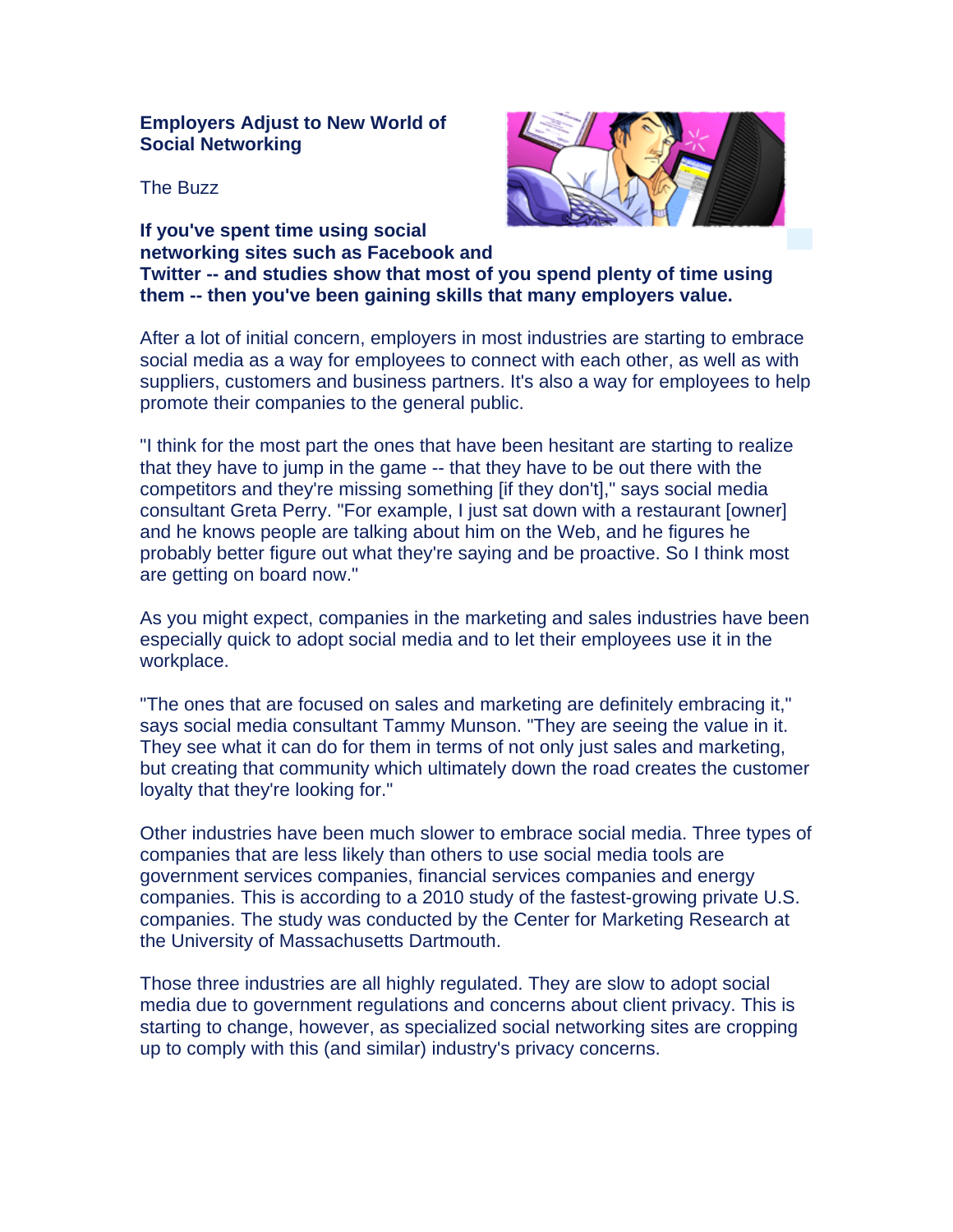The Center for Marketing Research study also found that, overall, social media adoption is widespread. In fact, 83 percent of respondents used at least one of the major social media tools such as Facebook, Twitter, Foursquare, MySpace and LinkedIn.

Companies wanting the benefits of social media without most of the risks are using private, internal social networking tools. One such tool is Yammer, which is used by more than 100,000 businesses worldwide. It lets employees write blogs, create profiles and communicate with each other, but all of that activity is kept internal. Nobody outside of the company can view any of it (unless they are granted access).

Many businesses and other organizations continue to use software to block their employees from accessing certain external websites. The two sites most commonly blocked by business networks in 2010 were both social networking sites: Facebook was blocked by 23 percent and MySpace was blocked by 13 percent. This is according to a report by OpenDNS.

"The challenge for companies is balancing the benefits of social media in the workplace with the risks," says Dave Willmer, executive director of Robert Half Technology. This is from an April 13, 2010 news release.

Willmer adds: "Firms are evaluating how to help employees use social networks to keep pace with developments in their industries, stay connected with business contacts and promote their organizations without sacrificing information security or employee productivity."

A survey conducted in 2010 by Robert Half Technology found that 38 percent of chief information officers (CIOs) have implemented stricter social networking policies. Another survey by Robert Half in 2009 found that 54 percent of CIOs block sites such as Facebook, Twitter, and MySpace in the workplace.

Clearly, there's a long way to go before social media is entirely accepted in all workplaces. Partly this is due to the newness of it. Most of those people currently in management positions haven't grown up with it, so they're taking a cautious approach.

While concerns about privacy are keeping some companies away from social media, another concern is that employees will post things on social media sites that will reflect badly on their employer. And a big concern for many employers is that employees will simply be wasting time if they're allowed to access social media at work.

"Most of the companies that we see blocking it are for security reasons and also [because of concerns about] wasting time," says Munson. "And some of them, they just don't understand it, they don't get it.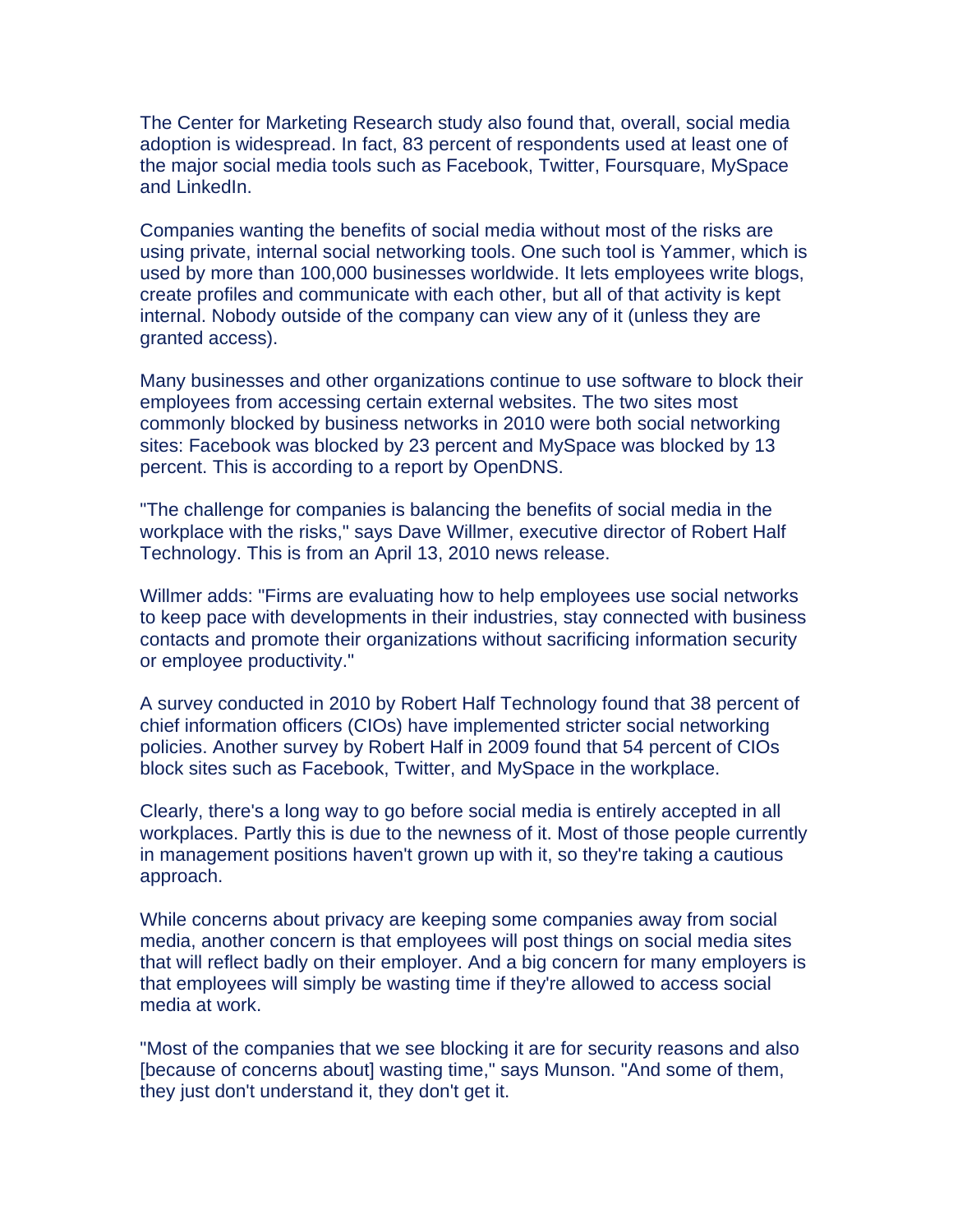"They think, 'Oh, that's just stuff for individuals, that's just stuff to waste time, there's no value in it for our business, our customers, our marketing plans,'" Munson adds. "But once they start to see the light and you actually show them, 'Here's your return on investment that you're going to get from this' -- once you show them that, then they're a little bit more on board with it all."

Dr. James Norrie studies the adoption of social media by businesses. He's the associate dean of administration at a school of management at a university.

"We've discovered some interesting things about rates at which industries adopt," says Norrie. "...[T]hey adopt very much based on a risk profile, so more conservative organizations [such as] financial services and government services are both examples of industries that tend to lag, they tend to come to the party later -- usually at least past the midpoint of the curve in terms of adoption, in comparisons of industries. Some of that has to do with concerns about security and testing the technologies, waiting to see what's going to be proven."

Perry has worked with many owners and managers who are waiting to see what's going to be proven. Therefore, they resist social media at first. Often, employees know more about social media than their employer does.

"I think it's usually from the top -- the owner or the manager doesn't always consider the positive benefits from the use of social media," says Perry. "Telling a business that you would encourage their employees to use Foursquare is awkward because the owner may not even be aware what Foursquare is -- and then you're trying to sell something to a company that they may not understand. But when you tell them their employees are already using it, then they're kind of like, 'Gee, that's not a bad thing.'"

Perry helps business owners to appreciate that social media can be a great way for their employees to get the word out about the company.

"They're using it anyways, and if they like your business and are promoting it anyways, then that's a bonus for you," says Perry. "I always say it's a great endorsement for the company."

There's also danger when employees discuss their company on social media sites. "If they're having a bad day and you're on their Facebook and you see that (them saying something negative), then there's the flipside to that too," says Perry.

"[So] there can be negative results from that as well," Perry adds. "As much as you can embrace social media, there's always going to be somebody scorned or something negative that can come up on it when you allow your employees to embrace it."